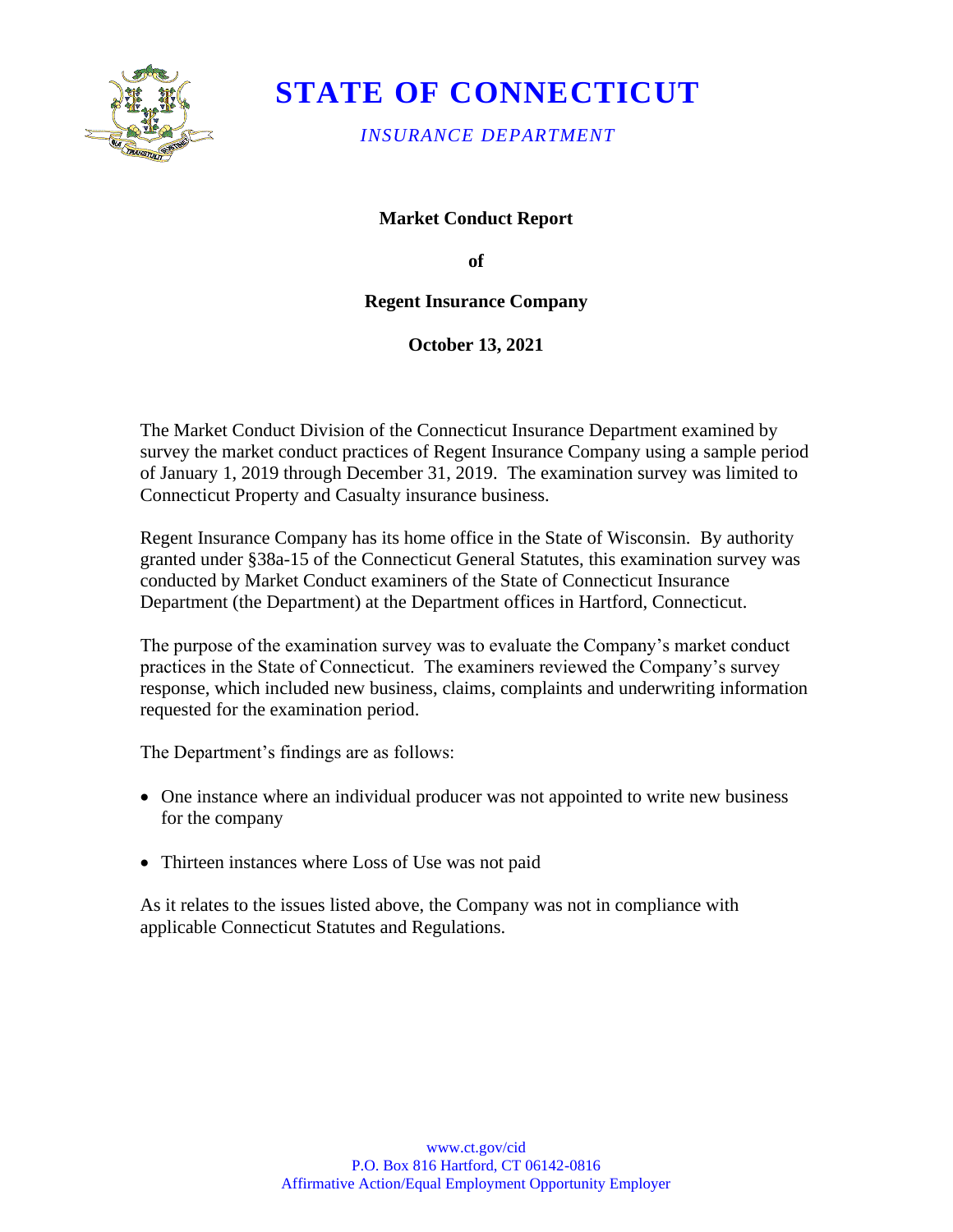

## STATE OF CONNECTICUT

#### *INSURANCE DEPARTMENT*

--------------------------------------------------------------------- **:x** 

#### IN THE MATTER OF: DOCKET MC 21-86 REGENT INSURANCE COMPANY:

--------------------------------------------------------------------- **:x** 

#### STIPULATION AND CONSENT ORDER

It is hereby stipulated and agreed between Regent Insurance Company and the State of Connecticut Insurance Department by and through Andrew N. Mais, Insurance Commissioner, to wit:

I

WHEREAS, pursuant to a Market Conduct examination, the Insurance Commissioner alleges the following with respect to Regent Insurance Company:

- 1. Regent Insurance Company, hereinafter referred to as Respondent, is domiciled in the State of Wisconsin and is licensed to transact property and casualty insurance in the State of Connecticut. The NAIC company code number is 24449.
- 2. From March 22, 2021 through October 13, 2021, the Department conducted an examination of Respondent's market conduct practices in the State of Connecticut covering the period January I, 2019 through December 31, 2019.
- 3. During the period under examination, in certain instances, Respondent failed to follow established practices and procedures to ensure compliance with statutory requirements resulting in the following:
	- a) One (I) individual producer for Regent Insurance Company was not appointed to write new business
	- b) Thirteen (13) instances when the company failed to pay claims for loss of use
- 4. The conduct described **in** paragraph three is in violation of Sections 38a-702m of the Connecticut General Statutes, and 38a-334-2 (c) and 38a-334-5 (a) of the Connecticut Regulations and constitutes cause for the imposition of a fine or other administrative penalty under Sections 38a-2 and 38a-41 of the Connecticut General Statutes.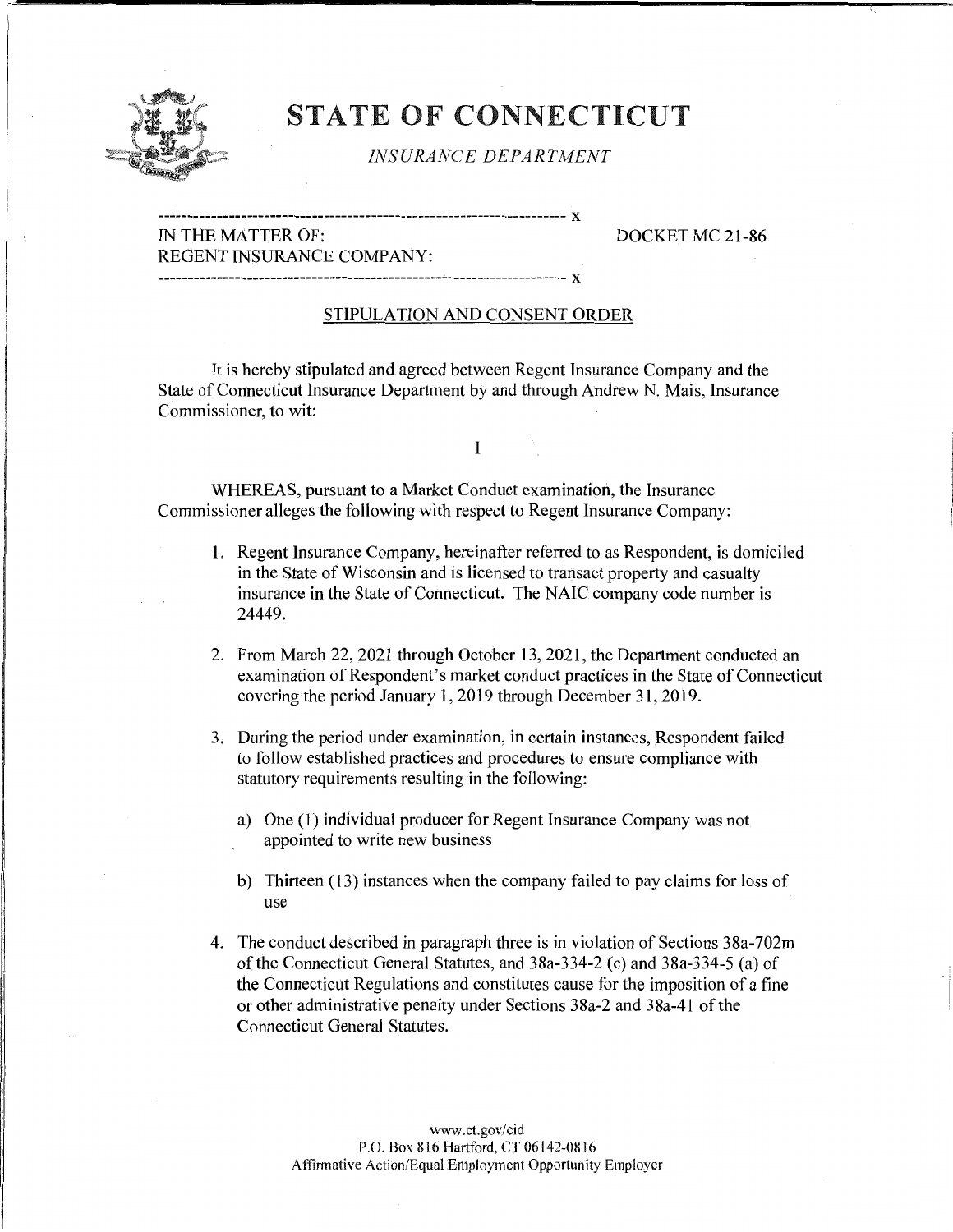- 2. WHEREAS, Respondent agrees to undertake a complete review of its practices and procedures, with respect to those areas of concern, as described in the Market Conduct Report and this Stipulation, so that those areas of concern are compliant with Connecticut Statutes; and
- 3. WHEREAS, Respondent agrees to provide the Insurance Commissioner with a full report of findings and a summary of actions taken to comply with the requirements of paragraph two of this Section within ninety (90) days of the date of this document; and
- 4. WHEREAS, Respondent agrees to pay a fine in the amount of \$4,000 for the violations described herein; and
- 5. WHEREAS, Respondent, being desirous of terminating administrative action without the necessity of a formal hearing or further litigation, does consent to the making of this Consent Order and voluntarily waives:
	- a. any right to notice and a hearing; and
	- b. any requirements that the Insurance Commissioner's decision contain a statement of findings of fact and conclusions of law; and
	- c. any and all rights to object to or challenge before the Insurance Commissioner or in any judicial proceeding any aspect, provision or requirement of this Stipulation

NOW THEREFORE, upon the consent of the parties, it is hereby ordered and adjudged:

- 1. That the Insurance Department has jurisdiction of the subject matter of this administrative proceeding.
- 2. That Respondent is fined the sum of Four Thousand Dollars (\$4,000) for the violations herein above described.

Regent Insurance Company

 $B_{\rm Y}$ :  $\rightarrow$   $M/M$ .

(Representative of Insurance Company)

II